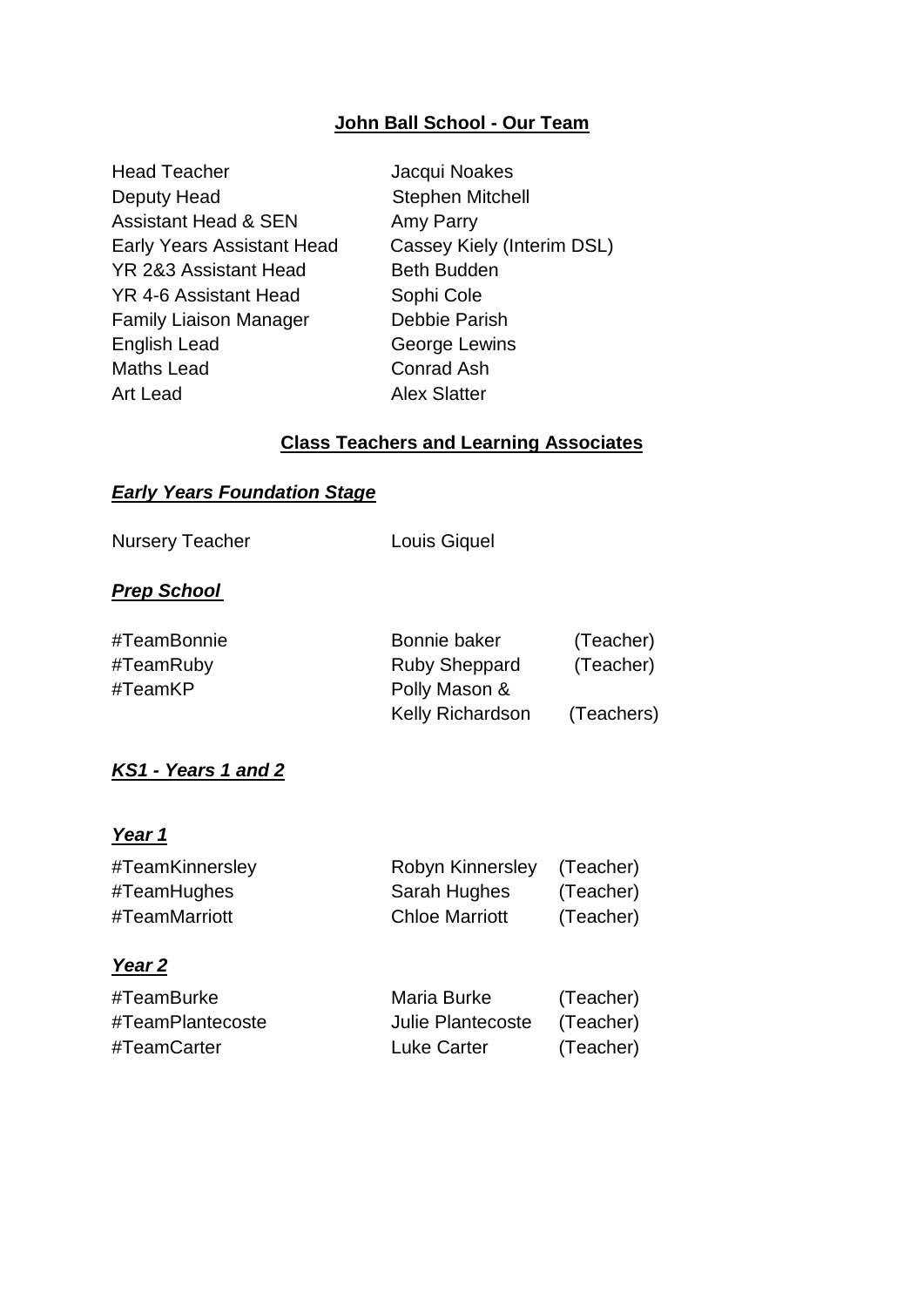# *KS2 - Years 3,4,5, and 6*

# *Year 3*

| #TeamMcGongigle | <b>Molly McGonigle</b> | (Teacher) |
|-----------------|------------------------|-----------|
| #TeamNishikawa  | Yuri Nishikawa         | (Teacher) |
| #TeamAshdown    | Sarah Ashdown          | (Teacher) |
|                 |                        |           |

#### *Year 4*

| #TeamOdeje     | Julie Odeje      | (Teacher)  |
|----------------|------------------|------------|
| #TeamCY        | Alice Croxford & |            |
|                | Jo Young         | (Teachers) |
| #TeamGeoghegan | Ellie Geoghegan  | (Teacher)  |

#### *Year 5*

| #TeamThilthorpe | Katie Thilthrope        | (Teacher) |
|-----------------|-------------------------|-----------|
| #TeamHagan      | Sinead Hagan            | (Teacher) |
| #TeamCrawford   | <b>Ainsley Crawford</b> | (Teacher) |

# *Year 6*

| #TeamLewins   | George Lewins        | (Teacher) |
|---------------|----------------------|-----------|
| #TeamGeraghty | Laura Geraghty       | (Teacher) |
| #TeamAsh      | Conrad Ash           | (Teacher) |
| #TeamButler   | <b>Connor Butler</b> | (Teacher) |

## **HLTAs and Learning Associates**

*(Cognition & Learning, Communication & Interaction, Social, Emotional and Mental Health & Nurture)*

| HLTA                      | Tina James           |
|---------------------------|----------------------|
| HLTA                      | <b>Alex Slatter</b>  |
| HLTA                      | <b>Tracy Luderma</b> |
| HLTA                      | Shane Irwin          |
| Learning Mentor/Therapist | <b>Anthony White</b> |
|                           |                      |

Tina James **Alex Slatter** Tracy Luderman Shane Irwin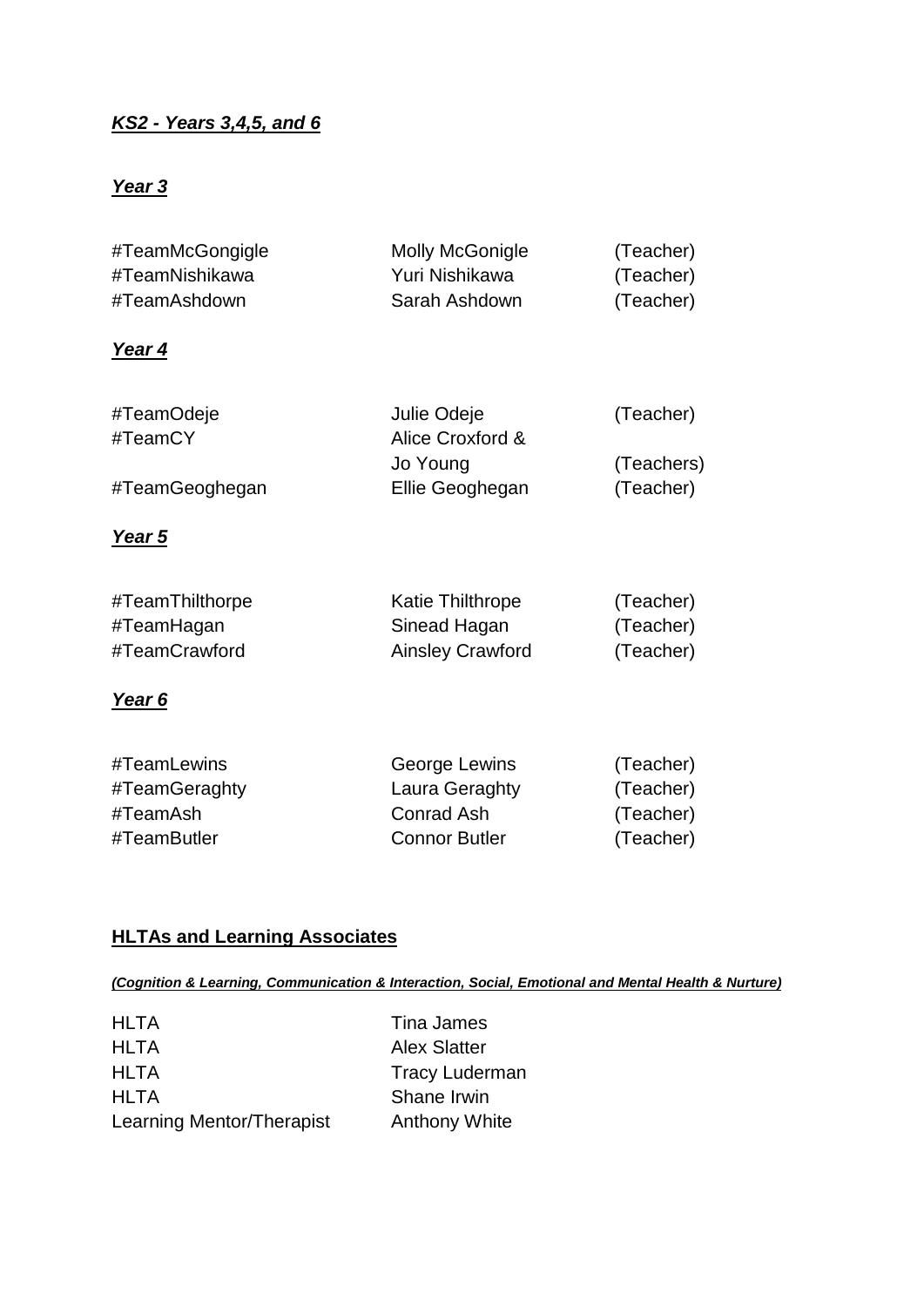Wendy Anstey Nicola Azab Maria Bertos-Rubio Karen Brayne Genieve Budagowski Sharon Gabriel Bev Hards Michelle Harvey Georgina Hamilton Jack Jeffery Sophie Jebb Buba Milosevic Shanon Noble Sandrine Rameaux Jessica Wright

#### **Playground Associates**

Jurate Bernatoviciene Emine Dervish Paulo Dias-Ferreira Maria Fulgence Albana Gashi Gerson Henry Ajnishahe Grozda Nicole Karunakaran Marsha Noel Donna O'Callaghan Lily Walker Fran Ware

#### **Business and Premises Team**

**Operations Director** Maria Theophilou Office Manager / Admissions Vikki Amner Administrator / Attendance Sharon Windham Administrator / Finance Victoria Spencer Receptionist **Carolyn Williamson** SEND Ben Naylor SEND Administrator Maria Valkova Premises Manager **James Powles** Premises Assistant David Murrell **Premises Assistant Stewart Gibbons**